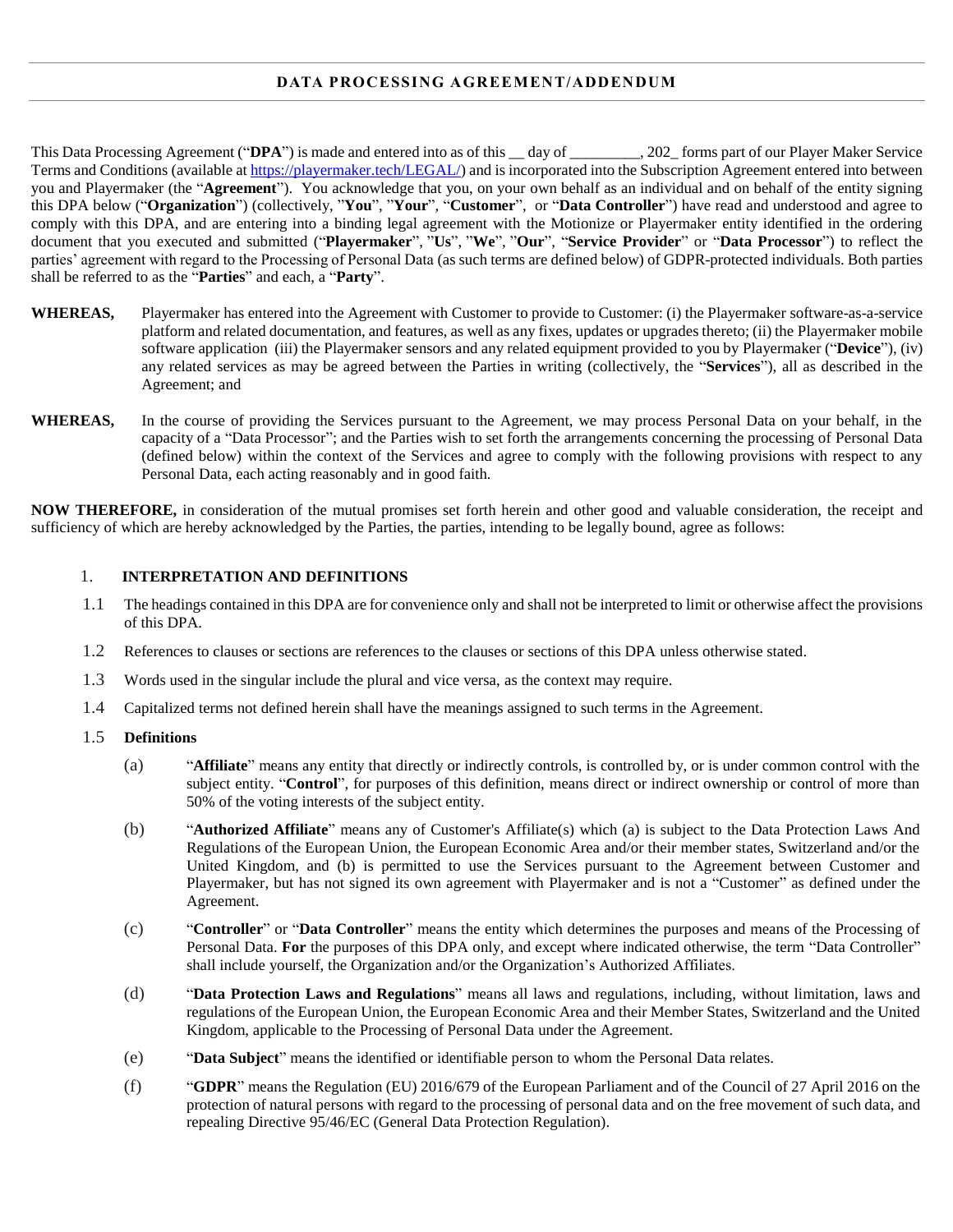- (g) "**Member State**" means a country that belongs to the European Union and/or the European Economic Area. "Union" means the European Union.
- (h) "**Playermaker**" means the relevant Playermaker entity of the following Playermaker legal entities: Motionize Israel Ltd., Playermaker UK Ltd. and Playermaker Inc.
- (i) "**Playermaker Group**" means Playermaker and its Affiliates engaged in the Processing of Personal Data.
- (j) "**Personal Data**" means any information relating to an identified or identifiable natural person; an identifiable natural person is one who can be identified, directly or indirectly, in particular by reference to an identifier such as a name, an identification number, location data, an online identifier or to one or more factors specific to the physical, physiological, genetic, mental, economic, cultural or social identity of that natural person.
- (k) "**Process(ing)**" means any operation or set of operations which is performed upon Personal Data, whether or not by automatic means, such as collection, recording, organization, structuring, storage, adaptation or alteration, retrieval, consultation, use, disclosure by transmission, dissemination or otherwise making available, alignment or combination, restriction, erasure or destruction.
- (l) "**Processor**" or "**Data Processor**" means the entity which Processes Personal Data on behalf of the Controller.
- (a) "**Security Documentation**" means the Security Documentation applicable to the specific Services purchased by Customer, as updated from time to time, and accessible by sending a request t[o info@playermaker.com,](mailto:info@playermaker.com) or as otherwise made reasonably available by Playermaker.
- (b) "**Sub**-**processor**" means any Processor engaged by Playermaker and/or the Playermaker Group.
- (c) "**Supervisory Authority**" means an independent public authority which is established by an EU Member State pursuant to the GDPR.

# 2. **PROCESSING OF PERSONAL DATA**

- 2.1 **Roles of the Parties.** The Parties acknowledge and agree that with regard to the Processing of Personal Data, (i) Customer is the Data Controller, (ii) Playermaker is the Data Processor and that (iii) Playermaker or members of the Motionize Group may engage Sub-processors pursuant to the requirements set forth in Section 5 "Sub-processors" below.
- 2.2 **Customer's Processing of Personal Data.** Customer shall, in its use of the Services, Process Personal Data in accordance with the requirements of Data Protection Laws and Regulations and comply at all times with the obligations applicable to data controllers. For the avoidance of doubt, Customer's instructions for the Processing of Personal Data shall comply with Data Protection Laws and Regulations. Customer shall have sole responsibility for the means by which Customer acquired Personal Data. Without limitation, Customer shall comply with any and all transparency-related obligations (including, without limitation, displaying any and all relevant and required privacy notices or policies) and shall have any and all required legal bases in order to collect, Process and transfer to Playermaker the Personal Data and to authorize the Processing by Playermaker of the Personal Data which is authorized in this DPA. Customer shall defend, hold harmless and indemnify Playermaker its Affiliates and subsidiaries (including without limitation their directors, officers, agents, subcontractors and/or employees) from and against any liability of any kind related to any breach, violation or infringement by Customer and/or its authorized users of any Data Protection Laws and Regulations and/or this DPA and/or this Section.

## 2.3 **Playermaker's Processing of Personal Data**

- 2.3.1 Subject to the Agreement, Playermaker shall Process Personal Data in accordance with Customer's documented instructions for the following purposes: (i) Processing in accordance with the Agreement and this DPA and to provide the Services; (ii) Processing for Customer to be able to use the Services; (iii) Processing to comply with other documented reasonable instructions provided by Customer (e.g., via email) where such instructions are consistent with the terms of the Agreement; (iv) Processing as required by Union or Member State law to which Playermaker is subject; in such a case, Playermaker shall inform the Customer of the legal requirement before processing, unless that law prohibits such information on important grounds of public interest.
- 2.3.2 To the extent that Playermaker cannot comply with a request from Customer and/or its authorized users relating to Processing of Personal Data (including, without limitation, any instruction, direction, code of conduct, certification, or change of any kind), Playermaker (i) shall inform Customer, providing relevant details of the problem, (ii) Playermaker may, without any kind of liability towards Customer, temporarily cease all Processing of the affected Personal Data (other than securely storing those data), and (iii) if the Parties do not agree on a resolution to the issue in question and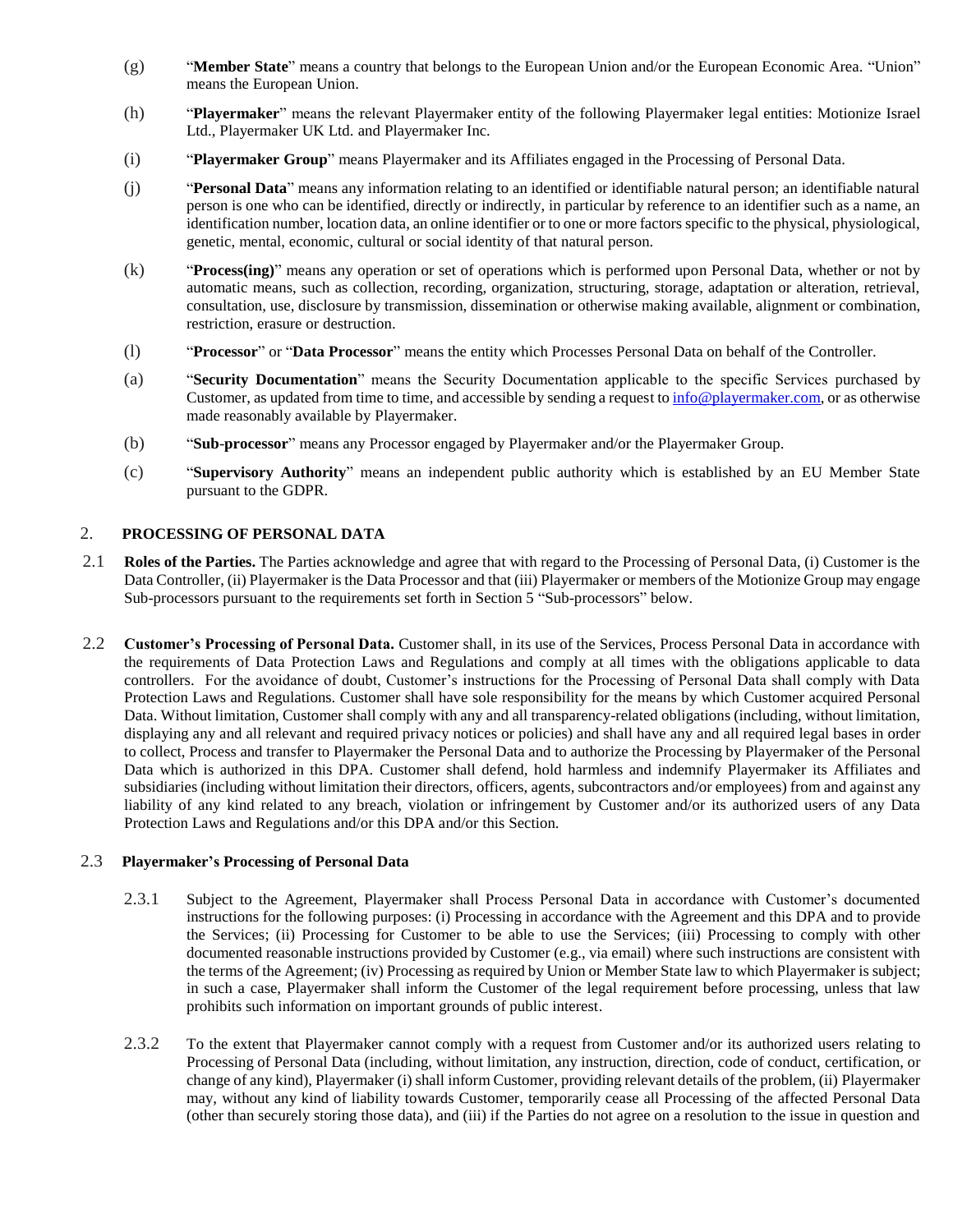the costs thereof, each Party may, as its sole remedy, terminate the Agreement and this DPA with respect to the affected Processing, and Customer shall pay to Playermaker all the amounts owed to Playermaker or due before the date of termination. Customer will have no further claims against Playermaker (including, without limitation, requesting refunds for Services) due to the termination of the Agreement and/or the DPA in the situation described in this paragraph (excluding the obligations relating to the termination of this DPA set forth below).

- 2.3.3 Playermaker will not be liable in the event of any claim brought by a third party, including, without limitation, a Data Subject, arising from any act or omission of Playermaker, to the extent that such is a result of Customer's instructions.
- 2.3.4 If Customer provides Playermaker or any of the entities of the Playermaker Group with instructions, requests, suggestions, comments or feedback (whether orally or in writing) with respect to the Services, Customer acknowledges that any and all rights, including intellectual property rights, therein shall belong exclusively to Playermaker and that such shall be considered Playermaker's intellectual property without restrictions or limitations of any kind, and Customer hereby irrevocably and fully transfers and assigns to Playermaker any and all intellectual property rights therein and waives any and all moral rights that Customer may have in respect thereto.
- 2.4 **Details of the Processing.** The subject-matter of Processing of Personal Data by Playermaker is the performance of the Services pursuant to the Agreement. The duration of the Processing, the nature and purpose of the Processing, as well as the types of Personal Data Processed and categories of Data Subjects under this DPA are further specified in Schedule 1 (Details of the Processing) to this DPA.

# 3. **RIGHTS OF DATA SUBJECTS**

3.1 **Data Subject Request.** Playermaker shall, to the extent legally permitted, promptly notify Customer if Playermaker receives a request from a Data Subject to exercise the Data Subject's right of access, right to rectification, erasure ("right to be forgotten"), restriction of Processing, data portability, right to object, or its right not to be subject to automated individual decision making ("**Data Subject Request**"). Taking into account the nature of the Processing, Playermaker shall assist Customer by appropriate technical and organizational measures, insofar as this is possible, for the fulfilment of Customer's obligation to respond to a Data Subject Request under Data Protection Laws and Regulations. In addition, to the extent Customer, in its use of the Services, does not have the ability to address a Data Subject Request, Playermaker shall upon Customer's request provide commercially reasonable efforts to assist Customer in responding to such Data Subject Request, to the extent Playermaker is legally permitted to do so and the response to such Data Subject Request is required under Data Protection Laws and Regulations. To the extent legally permitted, Customer shall be responsible for any costs arising from Playermaker's provision of such assistance.

#### 4. **PLAYERMAKER PERSONNEL**

- 4.1 **Confidentiality.** Playermaker shall ensure that its personnel engaged in the Processing of Personal Data have committed themselves to confidentiality and non-disclosure.
- 4.2 Playermaker may disclose and Process the Personal Data (a) as permitted hereunder (b) to the extent required by a court of competent jurisdiction or other Supervisory Authority and/or otherwise as required by applicable laws or applicable Data Protection Laws and Regulations (in such a case, Playermaker shall inform the Customer of the legal requirement before the disclosure, unless that law prohibits such information on important grounds of public interest), or (c) on a "need-to-know" basis under an obligation of confidentiality to its legal counsel(s), data protection advisor(s) and accountant(s).

## 5. **AUTHORIZATION REGARDING SUB-PROCESSORS**

5.1 **Appointment of Sub-processors.** Customer acknowledges and agrees that (a) Playermaker's Affiliates may be used as Subprocessors; and (b) Playermaker and/or Playermaker's Affiliates respectively may engage third-party Sub-processors in connection with the provision of the Services.

#### 5.2 **List of Current Sub-processors and Notification of New Sub-processors**

5.2.1 Playermaker shall make available to Customer the current list of Sub-processors. Such Sub-processor list shall include the identities and details of those Sub-processors and their country of location ("**Sub-processor List**"). Customer shall request the Sub-Processors List by sending a request to  $\frac{info@playermaker.com}{info@player.}$  The Sub-processor List as of the date of execution of this DPA is hereby authorized by Customer. In any event, the Sub-processor List shall be deemed authorized by Customer unless it provides a written reasonable objection for reasons related to the GDPR within ten (10) business days following the publication of the Sub-processor List. Customer may reasonably object for reasons related to the GDPR to Playermaker's use of an existing Sub-processor by providing a written objection to [info@playermaker.com.](mailto:info@playermaker.co.uk) In the event Customer reasonably objects to an existing Sub-processor, as permitted in the preceding sentences, and the parties do not find a solution in good faith to the issue in question, then Customer may,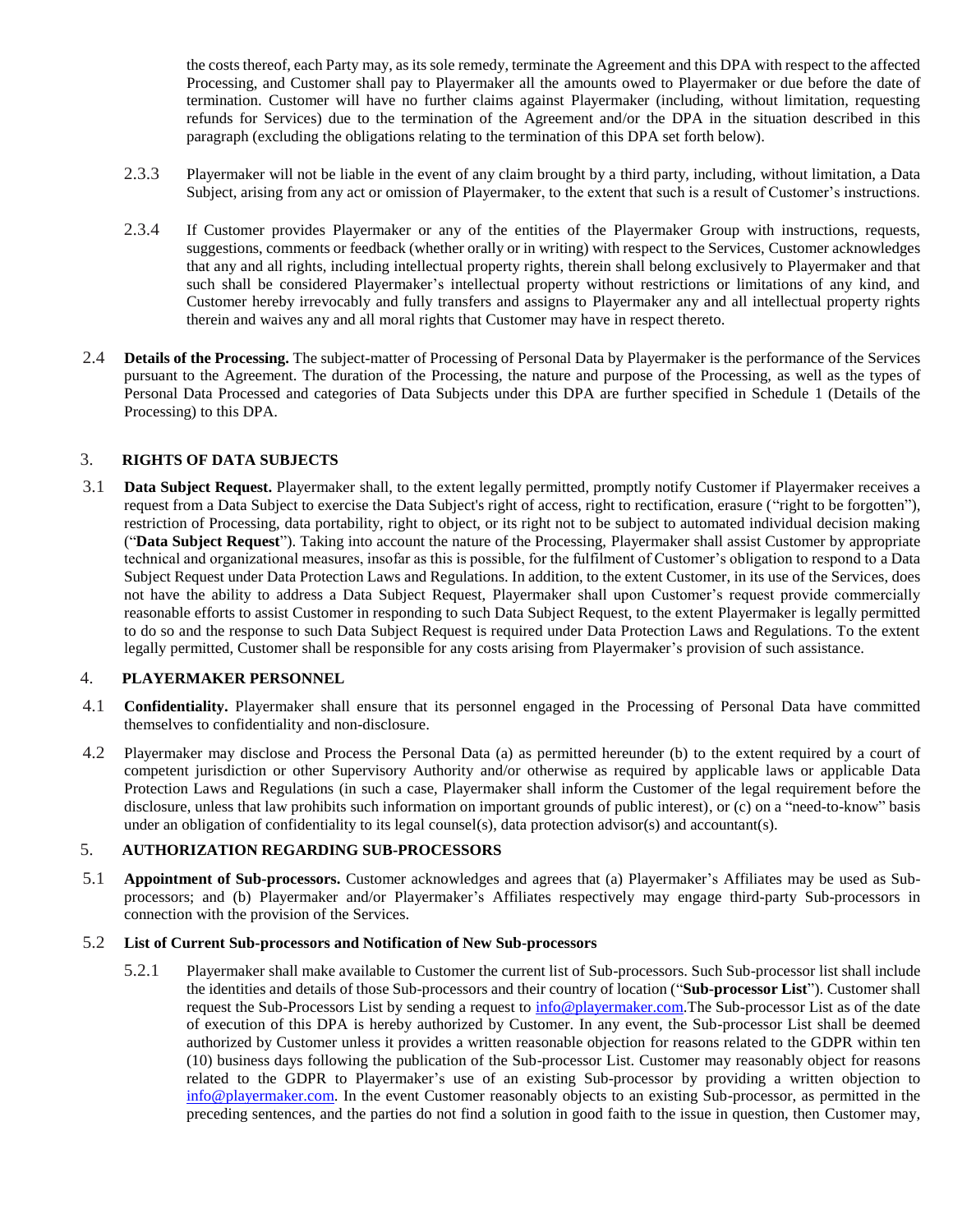as a sole remedy, terminate the applicable Agreement and this DPA with respect only to those Services which cannot be provided by Playermaker without the use of the objected-to Sub-processor by providing written notice to Playermaker provided that all amounts due under the Agreement before the termination date with respect to the Processing at issue shall be duly paid to Playermaker. Customer will have no further claims against Playermaker due to (i) past use of approved Sub-processors prior to the date of objection or (ii) the termination of the Agreement (including, without limitation, requesting refunds) and the DPA in the situation described in this paragraph.

- 5.2.2 Customer may request via  $\frac{info@playermaker.co.uk}{info@player maker.co.uk}$  $\frac{info@playermaker.co.uk}{info@player maker.co.uk}$  $\frac{info@playermaker.co.uk}{info@player maker.co.uk}$  to subscribe to notifications of new Sub-processors, and if Customer subscribes, Playermaker shall provide notification of any new Sub-processor(s) before authorizing such new Sub-processor(s) to Process Personal Data in connection with the provision of the Services.
- 5.3 **Objection Right for New Sub-processors.** Customer may reasonably object to Playermaker's use of a new Sub-processor for reasons related to the GDPR by notifying Playermaker promptly in writing within three (3) business days after receipt of Playermaker's notice in accordance with the mechanism set out in Section 5.2 and such written objection shall include the reasons related to the GDPR for objecting to Playermaker's use of such new Sub-processor. Failure to object to such new Sub-processor in writing within three (3) business days following Playermaker's notice shall be deemed as acceptance of the new Sub-Processor. In the event Customer reasonably objects to a new Sub-processor, as permitted in the preceding sentences, Playermaker will use reasonable efforts to make available to Customer a change in the Services or recommend a commercially reasonable change to Customer's use of the Services to avoid Processing of Personal Data by the objected-to new Sub-processor without unreasonably burdening the Customer. If Playermaker is unable to make available such change within a reasonable period of time, which shall not exceed thirty (30) days, Customer may, as a sole remedy, terminate the applicable Agreement and this DPA with respect only to those Services which cannot be provided by Playermaker without the use of the objected-to new Sub-processor by providing written notice to Playermaker provided that all amounts due under the Agreement before the termination date with respect to the Processing at issue shall be duly paid to Playermaker. Until a decision is made regarding the new Sub-processor, Playermaker may temporarily suspend the Processing of the affected Personal Data. Customer will have no further claims against Playermaker due to the termination of the Agreement (including, without limitation, requesting refunds) and/or the DPA in the situation described in this paragraph.
- 5.4 **Agreements with Sub-processors.** Playermaker shall respect the conditions referred to in Articles 28.2 and 28.4 of the GDPR when engaging another processor for Processing Personal Data provided by Customer. In accordance with Articles 28.7 and 28.8 of the GDPR, if and when the European Commission lays down the standard contractual clauses referred to in such Article, the Parties may revise this DPA in good faith to adjust it to such standard contractual clauses.

## 6. **SECURITY**

- 6.1 **Controls for the Protection of Personal Data.** Playermaker shall maintain all industry-standard technical and organizational measures required pursuant to Article 32 of the GDPR for protection of the security (including protection against unauthorized or unlawful Processing and against accidental or unlawful destruction, loss or alteration or damage, unauthorized disclosure of, or access to, Personal Data), confidentiality and integrity of Personal Data, as set forth in the Security Documentation which are hereby approved by Customer. Playermaker regularly monitors compliance with these measures. Upon the Customer's request, Playermaker will assist Customer, at Customer's cost, in ensuring compliance with the obligations pursuant to Articles 32 to 36 of the GDPR taking into account the nature of the processing and the information available to Playermaker.
- 6.2 **Third-Party Certifications and Audits.** Upon Customer's written request at reasonable intervals, and subject to the confidentiality obligations set forth in the Agreement and this DPA, Playermaker shall make available to Customer that is not a competitor of Playermaker (or Customer's independent, third-party auditor that is not a competitor of Playermaker) a copy of Playermaker's then most recent third-party audits or certifications, as applicable (provided, however, that such audits, certifications and the results therefrom, including the documents reflecting the outcome of the audit and/or the certifications, shall only be used by Customer to assess compliance with this DPA and/or with applicable Data Protection Laws and Regulations, and shall not be used for any other purpose or disclosed to any third party without Playermaker's prior written approval and, upon Playermaker's first request, Customer shall return all records or documentation in Customer's possession or control provided by Playermaker in the context of the audit and/or the certification). At Customer's cost and expense, Playermaker shall allow for and contribute to audits, including inspections of Playermaker's systems and physical premises, conducted by the controller or another auditor mandated by the controller (who is not a direct or indirect competitor of Playermaker) provided that the parties shall agree on the scope, methodology, timing and conditions of such audits and inspections. Subject to Section 2.3.2, Customer may request measures to be taken by Playermaker following the results of the audit or inspection.

# 7. **PERSONAL DATA INCIDENT MANAGEMENT AND NOTIFICATION**

Playermaker maintains security incident management policies and procedures specified in Security Documentation and, to the extent required under applicable Data Protection Laws and Regulations, shall notify Customer without undue delay after becoming aware of the accidental or unlawful destruction, loss, alteration, unauthorized disclosure of, or access to Personal Data, including Personal Data, transmitted, stored or otherwise Processed by Playermaker or its Sub-processors of which Playermaker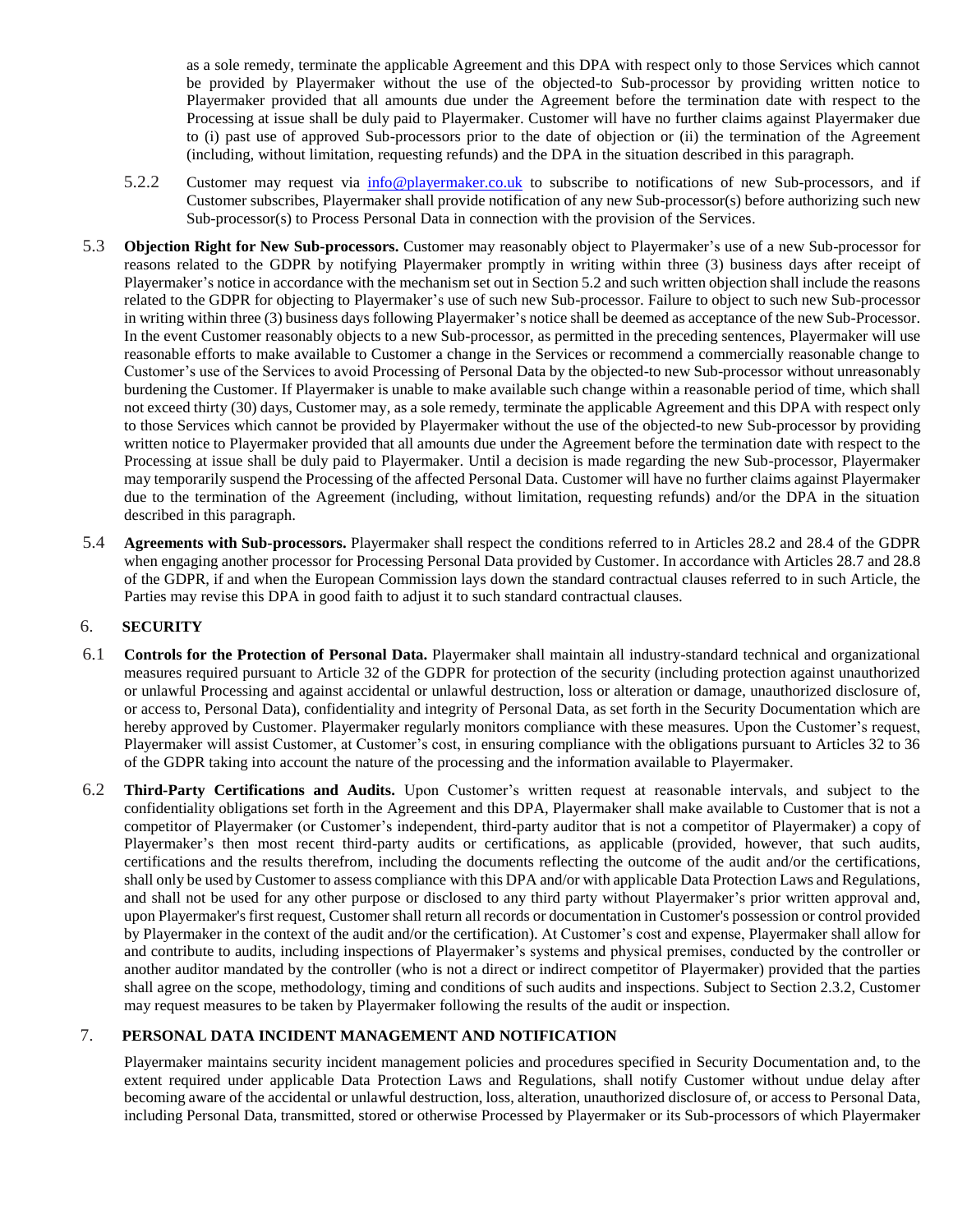becomes aware (a "**Personal Data Incident**"). Playermaker shall make reasonable efforts to identify the cause of such Personal Data Incident and take those steps as Playermaker deems necessary and reasonable in order to remediate the cause of such a Personal Data Incident to the extent the remediation is within Playermaker's reasonable control. The obligations herein shall not apply to incidents that are caused by Customer or Customer's users. In any event, Customer will be the party responsible for notifying supervisory authorities and/or concerned data subjects (where required by Data Protection Laws and Regulations).

# 8. **RETURN AND DELETION OF PERSONAL DATA**

Subject to the Agreement, Playermaker shall, at the active choice of Customer, delete or return the Personal Data to Customer after the end of the provision of the Services relating to processing, and shall delete existing copies unless applicable law requires storage of the Personal Data. If no request is received by Playermaker to delete or return the Personal Data within thirty (30) days of termination of the Agreement, it may retain such Personal Data. In any event, to the extent required or allowed by applicable law, Playermaker may retain one copy of the Personal Data for evidence purposes and/or for the establishment, exercise or defense of legal claims and/or to comply with applicable laws and regulations. If the Customer requests the Personal Data to be returned, the Personal Data shall be returned in the format generally available for Playermaker's customers.

## 9. **AUTHORIZED AFFILIATES**

- 9.1 **Contractual Relationship.** The Parties acknowledge and agree that, by executing the DPA, the Customer enters into the DPA on behalf of itself and, as applicable, in the name and on behalf of its Authorized Affiliates, thereby establishing a separate DPA between Playermaker. Each Authorized Affiliate agrees to be bound by the obligations under this DPA. All access to and use of the Services by Authorized Affiliates must comply with the terms and conditions of the Agreement and this DPA and any violation of the terms and conditions therein by an Authorized Affiliate shall be deemed a violation by Customer.
- 9.2 **Communication.** The Customer shall remain responsible for coordinating all communication with Playermaker under the Agreement and this DPA and shall be entitled to make and receive any communication in relation to this DPA on behalf of its Authorized Affiliates.

### 10. **TRANSFERS OF DATA**

- 10.1 **Transfers to Countries that Offer Adequate Level of Data Protection.** Personal Data may be transferred from the EU Member States, the three EEA member countries (Norway, Liechtenstein and Iceland) and the United Kingdom (collectively, "**EEA**") to countries that offer adequate level of data protection under or pursuant to the adequacy decisions published by the relevant data protection authorities of the EEA, the Union, the Member States or the European Commission ("**Adequacy Decisions**"), without any further safeguard being necessary.
- 10.2 **Transfers to Other Countries**. If the Processing of Personal Data includes transfers from the EEA to countries which do not offer adequate level of data protection or which have not been subject to an Adequacy Decision ("**Other Countries**"), the Parties shall comply with Article 46 of the GDPR, including, if necessary, executing the standard data protection clauses adopted by the relevant data protection authorities of the EEA, the Union, the Member States or the European Commission or comply with any of the other mechanisms provided for in the GDPR for transferring Personal Data to such Other Countries.

# 11. **TERMINATION**

This DPA shall automatically terminate upon the termination or expiration of the Agreement under which the Services are provided. Sections 2.2, 2.3.3, 2.3.4 and 12 shall survive the termination or expiration of this DPA for any reason. This DPA cannot, in principle, be terminated separately to the Agreement, except where the Processing ends before the termination of the Agreement, in which case, this DPA shall automatically terminate.

#### 12. **RELATIONSHIP WITH AGREEMENT**

In the event of any conflict between the provisions of this DPA and the provisions of the Agreement, the provisions of this DPA shall prevail over the conflicting provisions of the Agreement.

Notwithstanding anything to the contrary in the Agreement and/or in any agreement between the parties and to the maximum extent permitted by law: (A) Playermaker's (including Playermaker's Affiliates') entire, total and aggregate liability, related to, or for breach of, this DPA and/or Data Protection Laws and Regulations, including, without limitation, if any, any indemnification obligation under the Agreement or applicable law regarding data protection or privacy, shall be limited to the amounts paid to Playermaker under the Agreement within twelve (12) months preceding the event that gave rise to the claim. This limitation of liability is cumulative and not per incident; (B) In no event will Playermaker and/or Playermaker Affiliates and/or their thirdparty providers, be liable under, or otherwise in connection with this DPA for: (i) any indirect, exemplary, special, consequential, incidental or punitive damages; (ii) any loss of profits, business, or anticipated savings; (iii) any loss of, or damage to data, reputation, revenue or goodwill; and/or (iv) the cost of procuring any substitute goods or services; and (C) The foregoing exclusions and limitations on liability set forth in this Section shall apply: (i) even if Playermaker, Playermaker Affiliates or thirdparty providers, have been advised, or should have been aware, of the possibility of losses or damages; (ii) even if any remedy in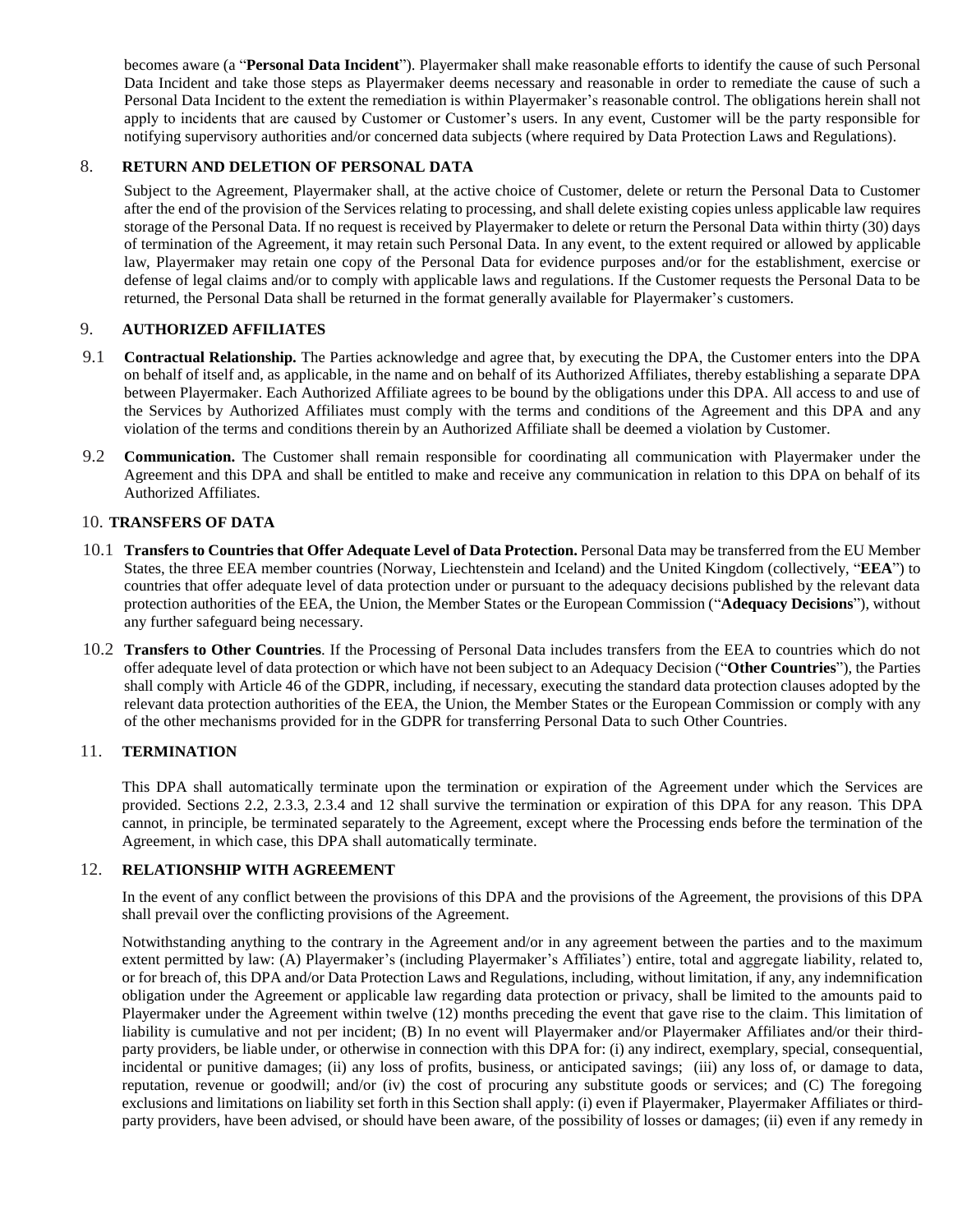this DPA fails of its essential purpose; and (iii) regardless of the form, theory or basis of liability (such as, but not limited to, breach of contract or tort).

## 13. **AMENDMENTS**

This DPA may be amended at any time by a written instrument duly signed by each of the Parties.

## 14. **LEGAL EFFECT**

This DPA shall only become legally binding between Customer and Playermaker when the formalities steps set out in the Section "INSTRUCTIONS ON HOW TO EXECUTE THIS DPA" below have been fully completed.

#### 15. **SIGNATURE**

The Parties represent and warrant that they each have the power to enter into, execute, perform and be bound by this DPA.

You, as the signing person on behalf of Customer, represent and warrant that you have, or you were granted, full authority to bind the Organization and, as applicable, its Authorized Affiliates to this DPA. If you cannot, or do not have authority to, bind the Organization and/or its Authorized Affiliates, you shall not supply or provide Personal Data to Playermaker.

By signing this DPA, Customer enters into this DPA on behalf of itself and, to the extent required or permitted under applicable Data Protection Laws and Regulations, in the name and on behalf of its Authorized Affiliates, if and to the extent that Playermaker processes Personal Data for which such Authorized Affiliates qualify as the/a "data controller".

This DPA has been pre-signed on behalf of Playermaker.

Instructions on how to execute this DPA.

- 1. To complete this DPA, you must complete the missing information; and
- 2. Send the completed and signed DPA to us by email, indicating the Customer's Account Number, to [info@playermaker.com.](mailto:info@playermaker.co.uk)

#### **List of Schedules**

## **SCHEDULE 1 - DETAILS OF THE PROCESSING**

The parties' authorized signatories have duly executed this Agreement:

## **CUSTOMER**

Signature: Customer Legal Name: Print Name: Title: Date:

#### **PLAYERMAKER**

| Signature:  |
|-------------|
| Legal Name: |
| Print Name: |
| Title:      |
| Date:       |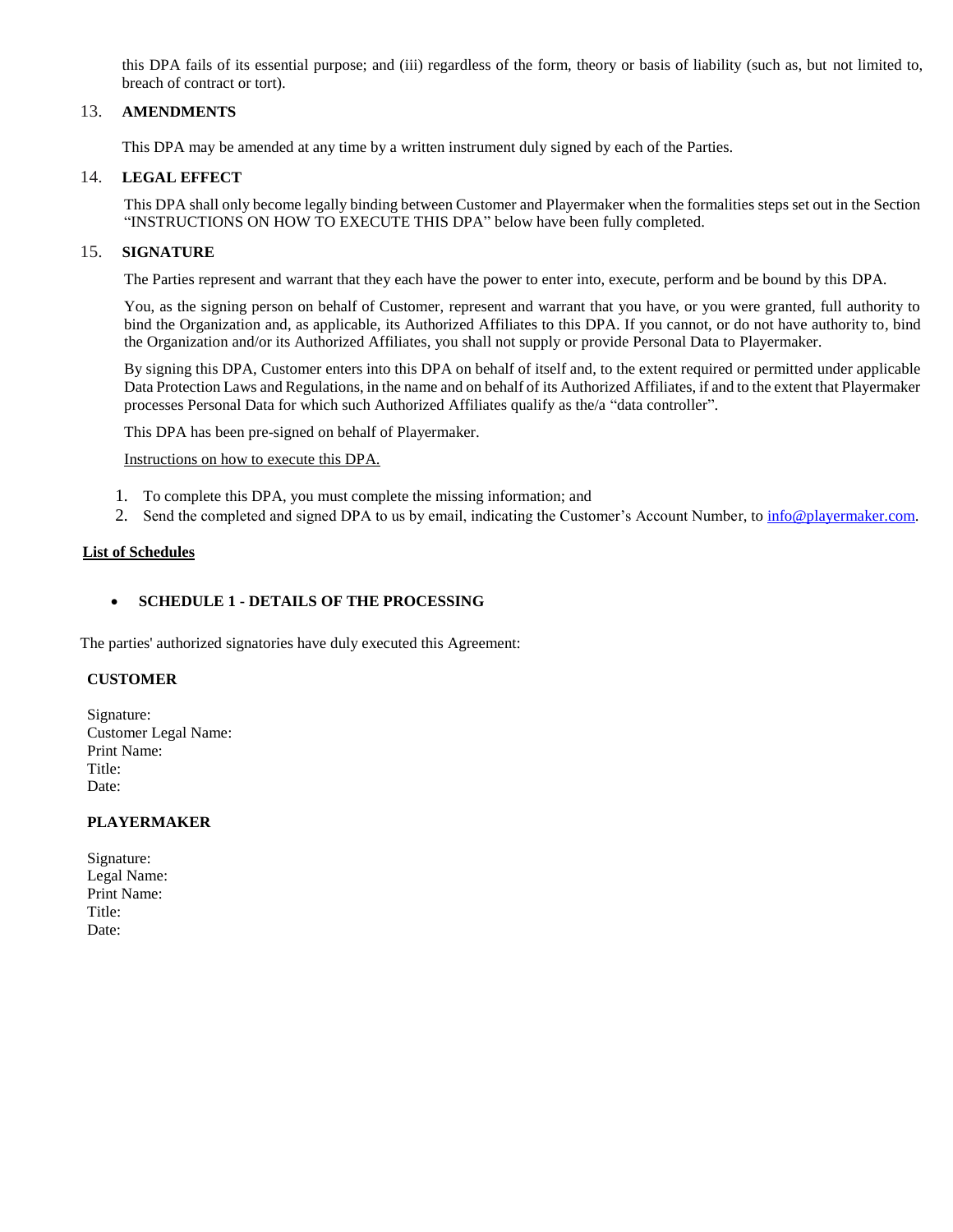## **SCHEDULE 1 - DETAILS OF THE PROCESSING**

#### **Subject matter**

Playermaker will Process Personal Data as necessary to perform the Services pursuant to the Agreement, as further instructed by Customer in its use of the Services.

#### **Nature and Purpose of Processing**

- 1. Providing the Service(s) to Customer.
- 2. Setting up an account/account(s) for Customer.
- 3. Setting up profile(s) for users authorized by Customers.
- 4. For Customer to be able to use the Services.
- 5. For Playermaker to comply with documented reasonable instructions provided by Customer where such instructions are consistent with the terms of the Agreement.
- 6. Performing the Agreement, this DPA and/or other contracts executed by the Parties.
- 7. Providing support and technical maintenance, if agreed in the Agreement.
- 8. Resolving disputes.
- 9. Enforcing the Agreement, this DPA and/or defending Playermaker's rights.
- 10. Management of the Agreement, the DPA and/or other contracts executed by the Parties, including fees payment, account administration, accounting, tax, management, litigation; and
- 11. Complying with applicable laws and regulations, including for cooperating with local and foreign tax authorities, preventing fraud, money laundering and terrorist financing.
- 12. All tasks related with any of the above.

#### **Duration of Processing**

Subject to any Section of the DPA and/or the Agreement dealing with the duration of the Processing and the consequences of the expiration or termination thereof, Playermaker will Process Personal Data for the duration of the Agreement, unless otherwise agreed upon in writing.

### **Type of Personal Data**

Customer may submit Personal Data to the Services, the extent of which is determined and controlled by Customer in its sole discretion, and which may include, but is not limited to the following categories of Personal Data:

- First name
- Last name
- **Address**
- Phone number
- Email address
- Company
- Title
- Photo
- Personal Data included in the management of the Customer's  $Project(s)$
- Payment information
- **Business information**
- Any other Personal Data or information that the Customer decides to provide to the Playermaker or the Services.
- Athletic performance
- Participation in trainings
- **Match results**
- Physical training information

The Customer and the Data Subjects shall provide the Personal data to Playermaker by supplying the Personal data to Playermaker's Service.